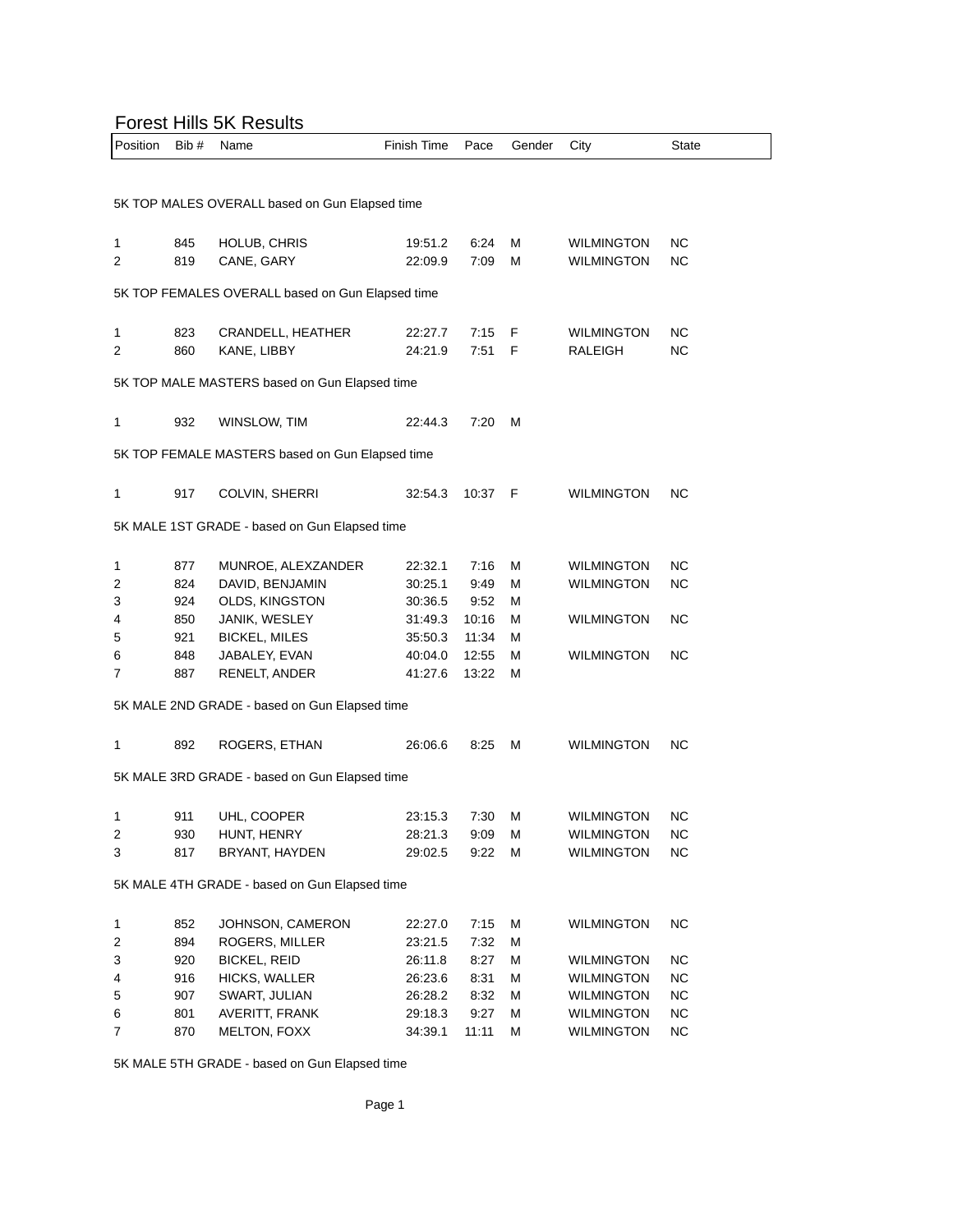| Position                                         | Bib#                                    | Name                                       | Finish Time                   | Pace                   | Gender      | City                                   | <b>State</b>    |  |  |
|--------------------------------------------------|-----------------------------------------|--------------------------------------------|-------------------------------|------------------------|-------------|----------------------------------------|-----------------|--|--|
| 1<br>2<br>3                                      | 831<br>864<br>868                       | DOWE, MA'TAI<br>LEE, JACKSON<br>MAYES, SAM | 23:41.3<br>38:14.6<br>49:14.0 | 7:38<br>12:20<br>15:53 | М<br>М<br>М | <b>WILMINGTON</b><br><b>WILMINGTON</b> | ΝC<br><b>NC</b> |  |  |
| 5K MALE KINDERGARTEN - based on Gun Elapsed time |                                         |                                            |                               |                        |             |                                        |                 |  |  |
| 5K MALE 12-14 - based on Gun Elapsed time        |                                         |                                            |                               |                        |             |                                        |                 |  |  |
| 1                                                | 933                                     | SCHULTZ, ALEX                              | 24:51.5                       | 8:01                   | М           |                                        |                 |  |  |
| 2                                                | 837                                     | FLYNT, CHARLIE                             | 44:45.0                       | 14:26                  | М           | <b>WILMINGTON</b>                      | ΝC              |  |  |
| 5K MALE 20-29 - based on Gun Elapsed time        |                                         |                                            |                               |                        |             |                                        |                 |  |  |
| 1                                                | 655                                     | ANDREWS, JOSHUA                            | 26:40.7                       | 8:36                   | М           | <b>WILMINGTON</b>                      | ΝC              |  |  |
| 5K MALE 30-39 - based on Gun Elapsed time        |                                         |                                            |                               |                        |             |                                        |                 |  |  |
| 1                                                | 881                                     | NELSON, JARED                              | 25:24.5                       | 8:12                   | М           | <b>WILMINGTON</b>                      | ΝC              |  |  |
| 2                                                | 893                                     | <b>ROGERS, MATT</b>                        | 26:07.1                       | 8:25                   | М           | <b>WILMINGTON</b>                      | ΝC              |  |  |
| 3                                                | 925                                     | JOHNSTON, CHRIS                            | 26:19.8                       | 8:29                   | М           | <b>WILMINGTON</b>                      | <b>NC</b>       |  |  |
| 4                                                | 909                                     | THOMPSON, JEREMY                           | 30:26.4                       | 9:49                   | М           | <b>WILMINGTON</b>                      | <b>NC</b>       |  |  |
| 5                                                | 923                                     | OLDS, SEAN                                 | 30:36.5                       | 9:52                   | м           |                                        |                 |  |  |
| 6                                                | 863                                     | LEE, CHARLIE                               | 38:14.4                       | 12:20                  | м           | <b>WILMINGTON</b>                      | <b>NC</b>       |  |  |
| 7                                                | 846                                     | HUFF, ROB                                  | 39:02.6                       | 12:35                  | М           | <b>WILMINGTON</b>                      | <b>NC</b>       |  |  |
|                                                  |                                         | 5K MALE 40-49 - based on Gun Elapsed time  |                               |                        |             |                                        |                 |  |  |
| 1                                                | 890                                     | ROGERS, DARRYL                             | 23:24.7                       | 7:33                   | М           |                                        |                 |  |  |
| 2                                                | 929                                     | HUNT, LOREN                                | 30:15.3                       | 9:45                   | М           | <b>WILMINGTON</b>                      | ΝC              |  |  |
| 3                                                | 825                                     | DAVID, BENJAMIN                            | 30:25.6                       | 9:49                   | М           | <b>WILMINGTON</b>                      | <b>NC</b>       |  |  |
| 4                                                | 838                                     | FLYNT, HOKE                                | 33:57.5                       | 10:57                  | м           | <b>WILMINGTON</b>                      | <b>NC</b>       |  |  |
| 5                                                | 908                                     | <b>SWART, MICHAEL</b>                      | 35:52.3                       | 11:34                  | м           | <b>WILMINGTON</b>                      | <b>NC</b>       |  |  |
| 6                                                | 847                                     | JABALEY, ERIC                              | 40:04.5                       | 12:55                  | М           | <b>WILMINGTON</b>                      | <b>NC</b>       |  |  |
| 7                                                | 886                                     | RENELT, ALEX                               | 41:27.4                       | 13:22                  | м           |                                        |                 |  |  |
| 8                                                | 875                                     | MONTOYA, NICOLAS                           | 56:25.3                       | 18:12                  | М           |                                        |                 |  |  |
| 5K MALE 50-59 - based on Gun Elapsed time        |                                         |                                            |                               |                        |             |                                        |                 |  |  |
| 1                                                | 928                                     | SHEA, STEPHEN                              | 24:38.0                       | 7:57                   | М           | <b>WILMINGTON</b>                      | <b>NC</b>       |  |  |
| 2                                                | 878                                     | MUNROE, MARK                               | 31:39.4                       | 10:13                  | M           | <b>WILMINGTON</b>                      | <b>NC</b>       |  |  |
| 5K MALE 60-69 - based on Gun Elapsed time        |                                         |                                            |                               |                        |             |                                        |                 |  |  |
|                                                  | 882                                     | PITTS, NED                                 | 25:39.0                       | 8:16                   | М           | <b>WILMINGTON</b>                      | <b>NC</b>       |  |  |
| 1                                                | 927                                     | GALLI, LOU                                 |                               | 11:02                  | М           | <b>WILMINGTON</b>                      | <b>NC</b>       |  |  |
| 2<br>3                                           | 843                                     | HAMRICK, ROGER                             | 34:12.9<br>45:38.7            | 14:43                  | М           | <b>WILMINGTON</b>                      | <b>NC</b>       |  |  |
|                                                  |                                         |                                            |                               |                        |             |                                        |                 |  |  |
|                                                  | 5K MALE 70+ - based on Gun Elapsed time |                                            |                               |                        |             |                                        |                 |  |  |

5K MALE NO AGE GIVEN - based on Gun Elapsed time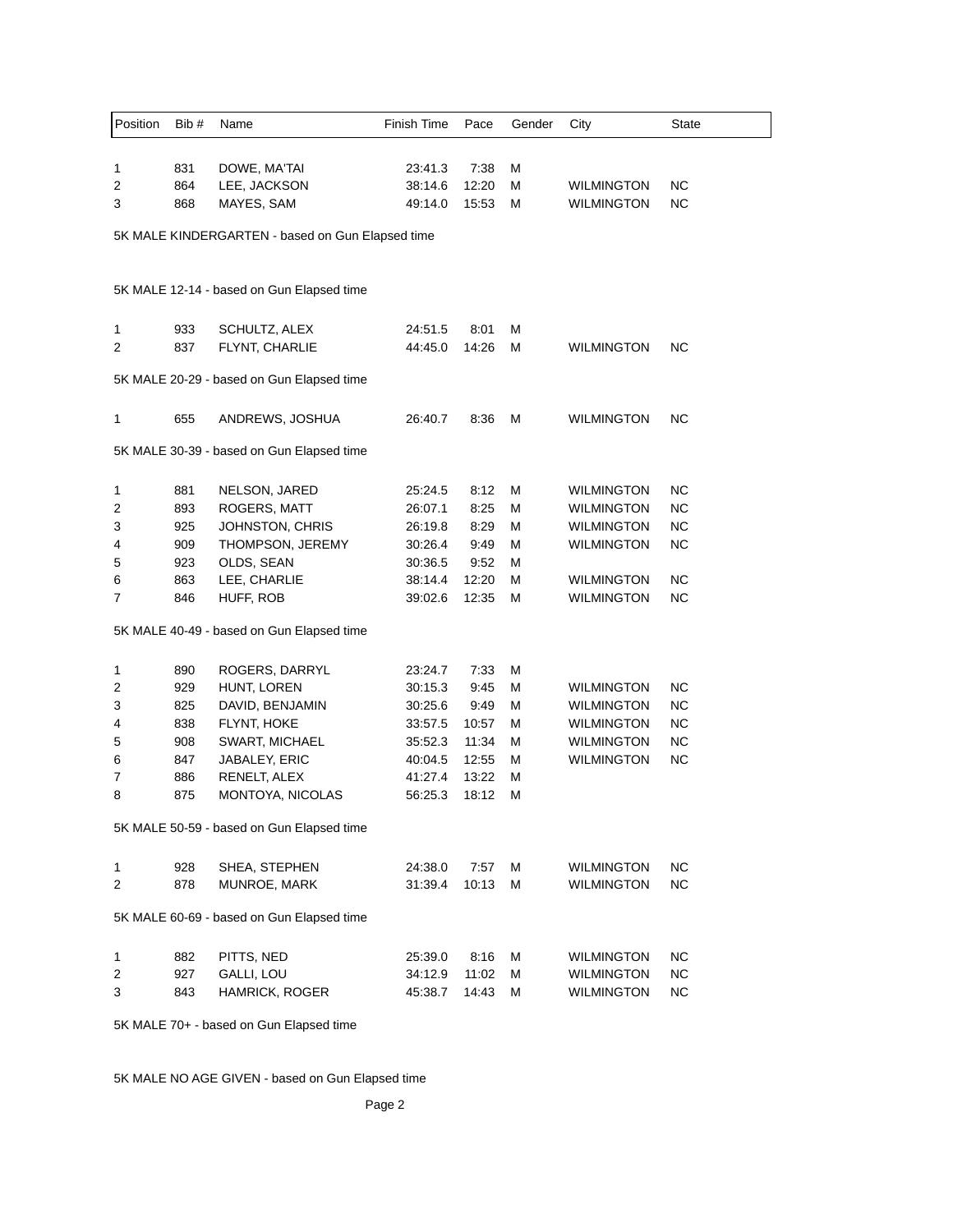| Position                                    | Bib #                                              | Name                                            | Finish Time        | Pace           | Gender | City              | State     |  |  |
|---------------------------------------------|----------------------------------------------------|-------------------------------------------------|--------------------|----------------|--------|-------------------|-----------|--|--|
|                                             |                                                    |                                                 |                    |                |        |                   |           |  |  |
|                                             |                                                    |                                                 |                    |                |        |                   |           |  |  |
|                                             | 5K FEMALE 1ST GRADE - based on Gun Elapsed time    |                                                 |                    |                |        |                   |           |  |  |
| 1                                           | 816                                                | BRYANT, ANABEL                                  | 52:48.0            | 17:02 F        |        | <b>WILMINGTON</b> | <b>NC</b> |  |  |
|                                             |                                                    | 5K FEMALE 3RD GRADE - based on Gun Elapsed time |                    |                |        |                   |           |  |  |
|                                             |                                                    |                                                 |                    |                |        |                   |           |  |  |
| 1                                           | 818                                                | BURDETTE, OLIVIA                                | 27:39.6            | 8:55           | - F    | <b>WILMINGTON</b> | NC.       |  |  |
|                                             |                                                    | 5K FEMALE 4TH GRADE - based on Gun Elapsed time |                    |                |        |                   |           |  |  |
|                                             |                                                    |                                                 |                    |                |        |                   |           |  |  |
|                                             |                                                    | 5K FEMALE 5TH GRADE - based on Gun Elapsed time |                    |                |        |                   |           |  |  |
|                                             |                                                    |                                                 |                    |                |        |                   |           |  |  |
| 1                                           | 919                                                | CLINE, LAYLA                                    | 26:05.2            | 8:25           | F      | <b>WILMINGTON</b> | NC.       |  |  |
| 2                                           | 883                                                | PRIDGEN, ANNA                                   | 30:27.3            | 9:49           | F      | WILMINGTON        | NC.       |  |  |
| 3                                           | 866                                                | MASSEY, ANYA                                    | 34:51.8            | 11:15          | F      |                   |           |  |  |
|                                             | 5K FEMALE KINDERGARTEN - based on Gun Elapsed time |                                                 |                    |                |        |                   |           |  |  |
|                                             |                                                    |                                                 |                    |                |        |                   |           |  |  |
| 1                                           | 854                                                | JOHNSON, ELIZA                                  | 35:27.7            | 11:26          | F      | <b>WILMINGTON</b> | NC.       |  |  |
| 2                                           | 891                                                | ROGERS, EMMA                                    | 38:44.0            | 12:30          | F      | <b>WILMINGTON</b> | NC.       |  |  |
|                                             |                                                    | 5K FEMALE 12-14 - based on Gun Elapsed time     |                    |                |        |                   |           |  |  |
|                                             |                                                    |                                                 |                    |                |        |                   |           |  |  |
| 1                                           | 855                                                | JOHNSON, EMMA                                   | 25:58.8            | 8:23           | F      | <b>WILMINGTON</b> | ΝC        |  |  |
|                                             |                                                    | 5K FEMALE 20-29 - based on Gun Elapsed time     |                    |                |        |                   |           |  |  |
|                                             |                                                    |                                                 |                    |                |        |                   |           |  |  |
| 1<br>2                                      | 926<br>904                                         | MURPHY, CHELSEA<br>SULLIVAN, MEGHAN             | 34:00.5<br>39:06.6 | 10:58<br>12:37 | F<br>F | <b>CHESAPEAKE</b> | VA        |  |  |
| 3                                           | 879                                                | MURPHY, SARAH                                   | 41:15.9            | 13:18          | F      | WILMINGTON        | NC.       |  |  |
|                                             |                                                    |                                                 |                    |                |        |                   |           |  |  |
| 5K FEMALE 30-39 - based on Gun Elapsed time |                                                    |                                                 |                    |                |        |                   |           |  |  |
| 1                                           | 912                                                | <b>WALTERS, STEPHANIE</b>                       | 25:40.8            | 8:17           | F      | <b>WILMINGTON</b> | <b>NC</b> |  |  |
| 2                                           | 913                                                | WARD, CARA                                      | 29:53.2            | 9:38           | F      | <b>WILMINGTON</b> | <b>NC</b> |  |  |
| 3                                           | 922                                                | <b>BICKEL, TIFFANY</b>                          | 35:55.8            | 11:35          | F      |                   |           |  |  |
| 4                                           | 918                                                | CLINE, JO                                       | 37:16.9            | 12:01          | F      | <b>WILMINGTON</b> | <b>NC</b> |  |  |
| 5                                           | 931                                                | TUPPER, CAITLIN                                 | 38:13.2            | 12:20          | F      | <b>WILMINGTON</b> | <b>NC</b> |  |  |
| 6                                           | 862                                                | KILGORE, SALLY                                  | 38:16.5            | 12:21          | F      |                   |           |  |  |
| 7                                           | 889                                                | ROGERS, ALISON                                  | 38:48.1            | 12:31          | F      | <b>WILMINGTON</b> | <b>NC</b> |  |  |
| 8                                           | 884                                                | RAYBIN, ANETA                                   | 39:03.0            | 12:36          | F      | <b>WILMINGTON</b> | <b>NC</b> |  |  |
| 9                                           | 858                                                | KANE, CASSIE                                    | 39:38.7            | 12:47          | F      | <b>WILMINGTON</b> | <b>NC</b> |  |  |
| 10                                          | 910                                                | TYNDALL, JULIE                                  | 47:09.2            | 15:13          | F      | WILMINGTON        | <b>NC</b> |  |  |
| 5K FEMALE 40-49 - based on Gun Elapsed time |                                                    |                                                 |                    |                |        |                   |           |  |  |
|                                             |                                                    |                                                 |                    |                |        |                   |           |  |  |
| 1                                           | 871                                                | MELTON, JENNIFER                                | 35:04.8            | 11:19          | F<br>F | <b>WILMINGTON</b> | <b>NC</b> |  |  |
| 2                                           | 815                                                | <b>BROOK, TARA</b>                              | 35:27.5            | 11:26          |        | <b>WILMINGTON</b> | <b>NC</b> |  |  |